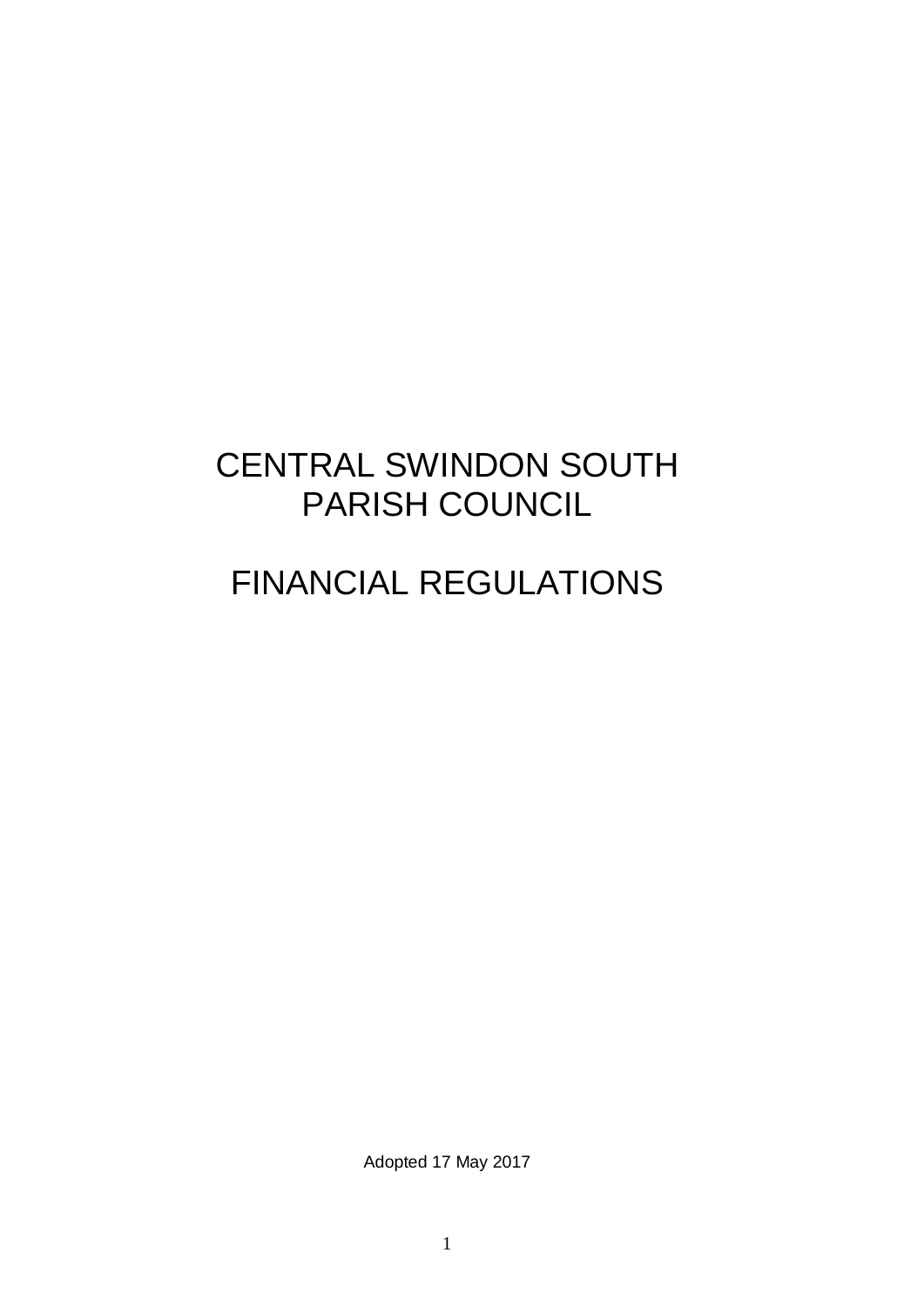# **List of financial regulations**

| General                                                          | 3              |
|------------------------------------------------------------------|----------------|
| Accounting and Audit (Internal and External)                     | 6              |
| Annual Budget and Forward Planning                               | $\overline{7}$ |
| <b>Budgetary Control and Authority to Spend</b>                  | 8              |
| Banking Arrangements and Authorisation of Payments               | 9              |
| Instructions for the Making of Payments                          | 10             |
| <b>Payment of Salaries</b>                                       | 12             |
| Loans and Investments                                            | 13             |
| Income                                                           | 14             |
| Orders for Work, Goods and Services                              | 14             |
| Contracts                                                        | 15             |
| Payment under Contracts for Building or Other Construction Works | 16             |
| <b>Stores and Equipment</b>                                      | 17             |
| Assets, Properties and Estates                                   | 17             |
| Insurance                                                        | 18             |
| <b>Charities</b>                                                 | 19             |
| <b>Risk Management</b>                                           | 19             |
| Suspension and Revision of Financial Regulations                 | 19             |
|                                                                  |                |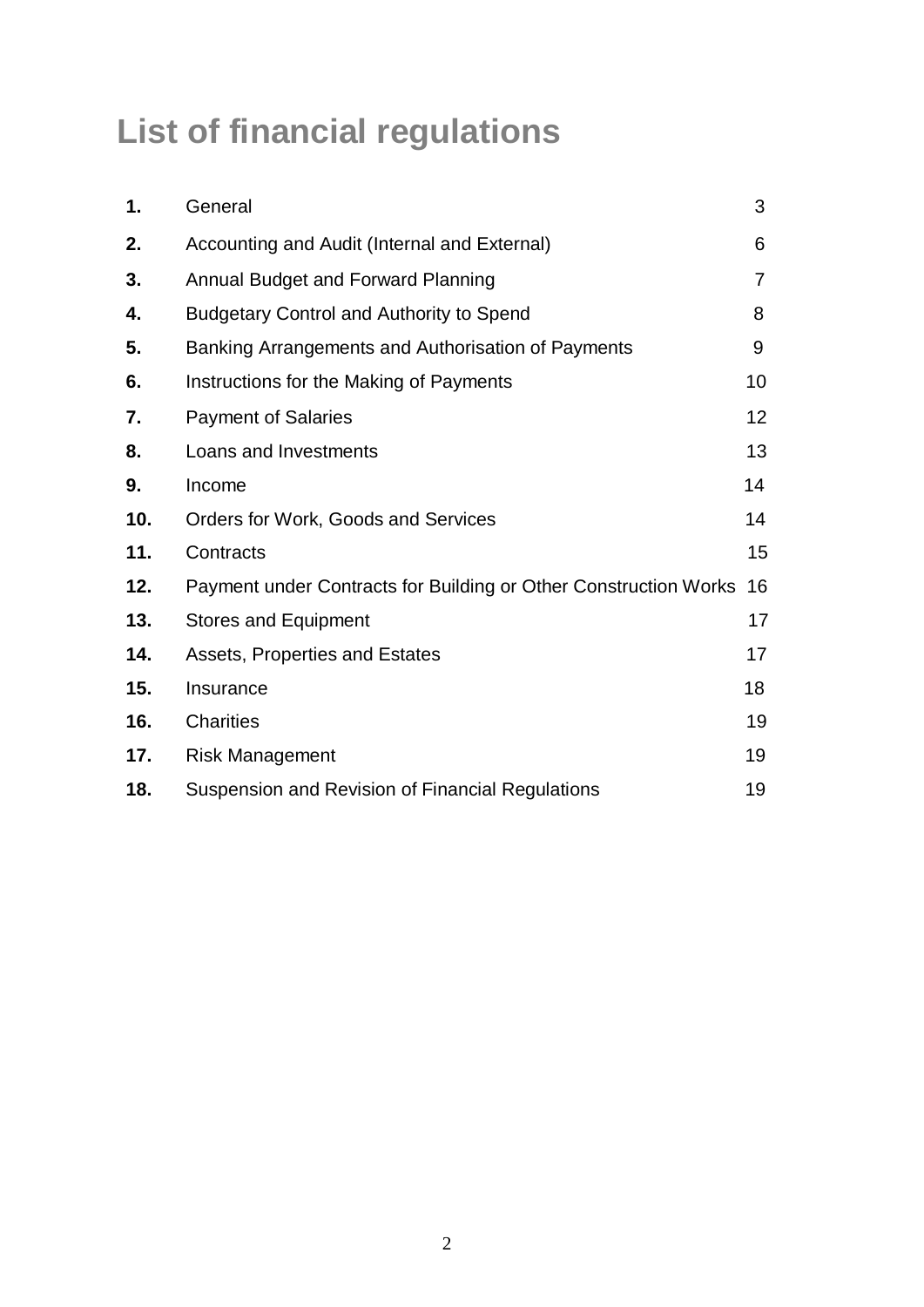# **Financial regulations**

## **1. General**

- a These financial regulations govern the conduct of financial management by the council and may only be amended or varied by resolution of the council. Financial regulations are one of the council's governing policy documents providing procedural guidance for members and officers. Financial regulations must be observed in conjunction with the council's standing orders.
- b The council is responsible in law for ensuring that its financial management is adequate and effective and that the council has a sound system of internal control which facilitates the effective exercise of the council's functions, including arrangements for the management of risk.
- c The council's accounting control systems must include measures:
	- for the timely production of accounts;
	- that provide for the safe and efficient safeguarding of public money;
	- to prevent and detect inaccuracy and fraud; and
	- identifying the duties of officers.
- d These financial regulations demonstrate how the council meets these responsibilities and requirements.
- e At least once a year, prior to approving the Annual Governance Statement, the council must review the effectiveness of its system of internal control which shall be in accordance with proper practices.
- f A breach of these Regulations by an employee is gross misconduct.
- g Members of Council are expected to follow the instructions within these Regulations and not to entice employees to breach them. Failure to follow instructions within these Regulations brings the office of Councillor into disrepute.
- h The Responsible Financial Officer (RFO) holds a statutory office to be appointed by the council.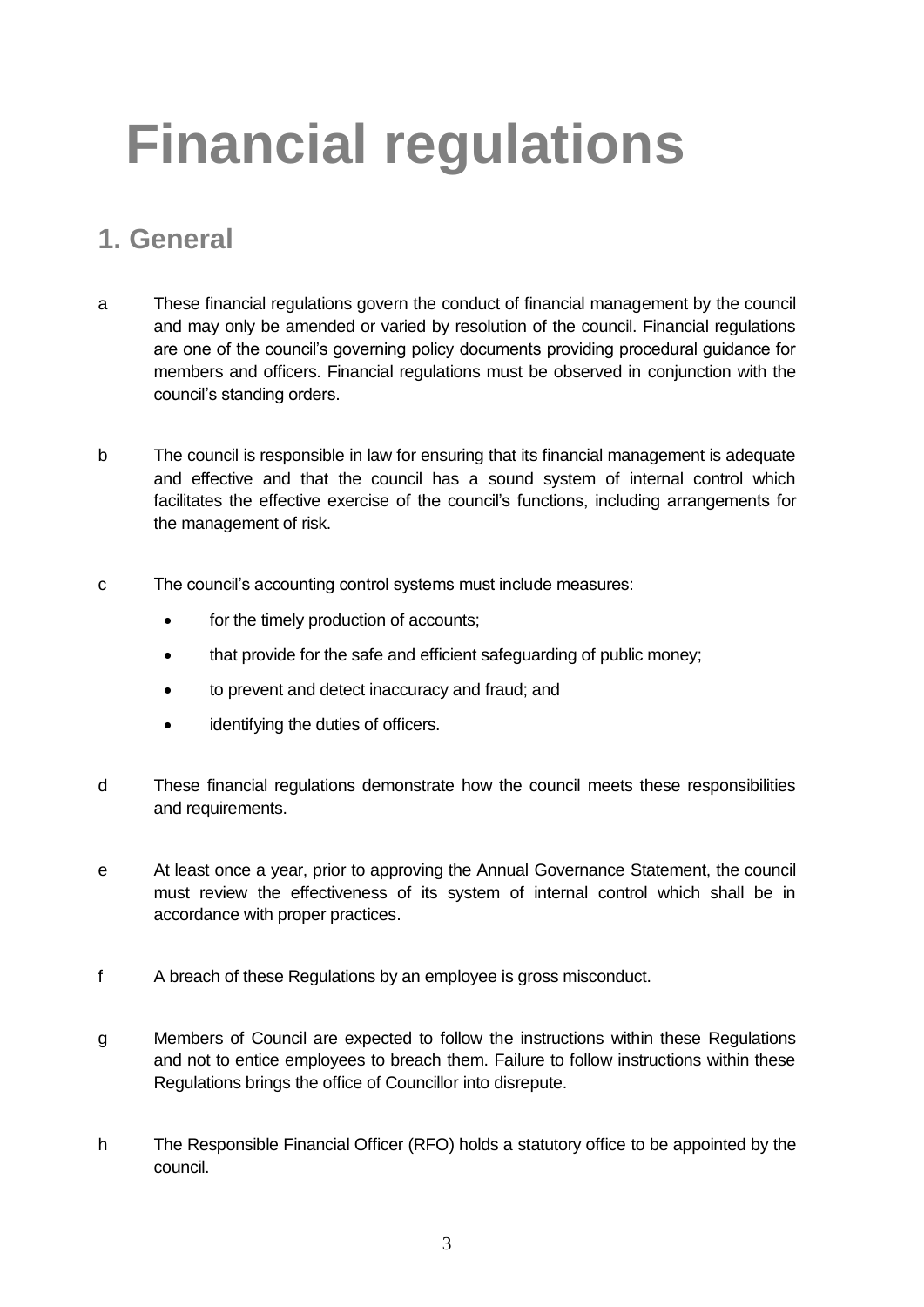- i The RFO;
	- acts under the policy direction of the council;
	- administers the council's financial affairs in accordance with all acts, regulations and proper practices;
	- determines on behalf of the council its accounting records and accounting control systems;
	- ensures the accounting control systems are observed;
	- maintains the accounting records of the council in accordance with proper practices;
	- assists the council to secure economy, efficiency and effectiveness in the use of its resources; and
	- produces financial management information as required by the council.
- j The accounting records determined by the RFO shall be sufficient to show and explain the council's transactions and enable the RFO to ensure that any income and expenditure account and statement of balances comply with the Accounts and Audit Regulations.
- k The accounting records determined by the RFO shall in particular contain:
	- entries from day to day of all sums of money received and expended by the council and the matters to which the income and expenditure or receipts and payments account relate;
	- a record of the assets and liabilities of the council; and
	- wherever relevant, a record of the council's income and expenditure in relation to claims made, or to be made, for any contribution, grant or subsidy.
- l The accounting control systems determined by the RFO shall include:
	- procedures to ensure that the financial transactions of the council are recorded as soon as reasonably practicable and as accurately and reasonably as possible;
	- procedures to enable the prevention and detection of inaccuracies and fraud and the ability to reconstruct any lost records;
	- identification of the duties of officers dealing with financial transactions and division of responsibilities of those officers in relation to significant transactions;
	- measures to ensure that risk is properly managed.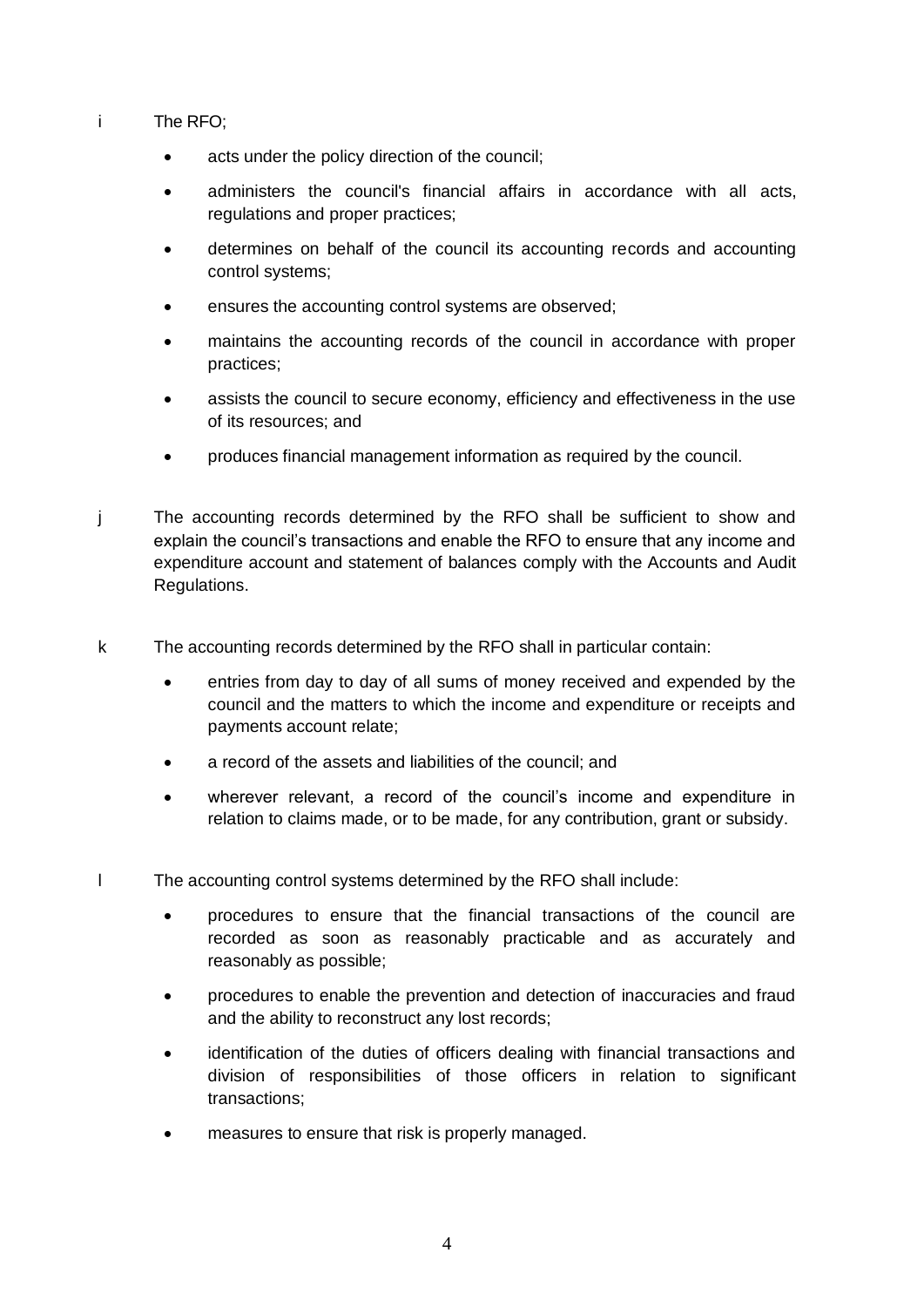- m The council is not empowered by these Regulations or otherwise to delegate certain specified decisions. In particular any decision regarding:
	- **setting the final budget or the Precept;**
	- approving accounting statement;
	- approving an annual governance statement;
	- borrowing;
	- declaring eligibility for the power of competence; and
	- addressing recommendations in any report from the internal or external auditors,

shall be a matter for the Full Council only.

- n In addition the council must:
	- determine and keep under regular review the bank mandate for all council bank accounts;
	- approve any grant or a single commitment in excess of £10,000; and
	- in respect of the annual salary for any employee have regard to recommendations about annual salaries of employees made by the relevant Committee in accordance with its terms of reference.
- o In these financial regulations, references to the Accounts and Audit Regulations or 'the regulations' shall mean the regulations issued under the provisions of section 27 of the Audit Commission Act 1998, or any superseding legislation, and then in force unless otherwise specified.

In these financial regulations the term 'proper practice' or 'proper practices' shall refer to guidance issued in *Governance and Accountability for Local Councils– a Practitioners' Guide (England)* issued by the Joint Practitioners Advisory Group (JPAG), available from the websites of NALC and the Society for Local Council Clerks (SLCC) or *Governance and Accountability for Local Councils in Wales - A Practitioners' Guide*, available from the websites of One Voice Wales (OVW) and SLCC as appropriate.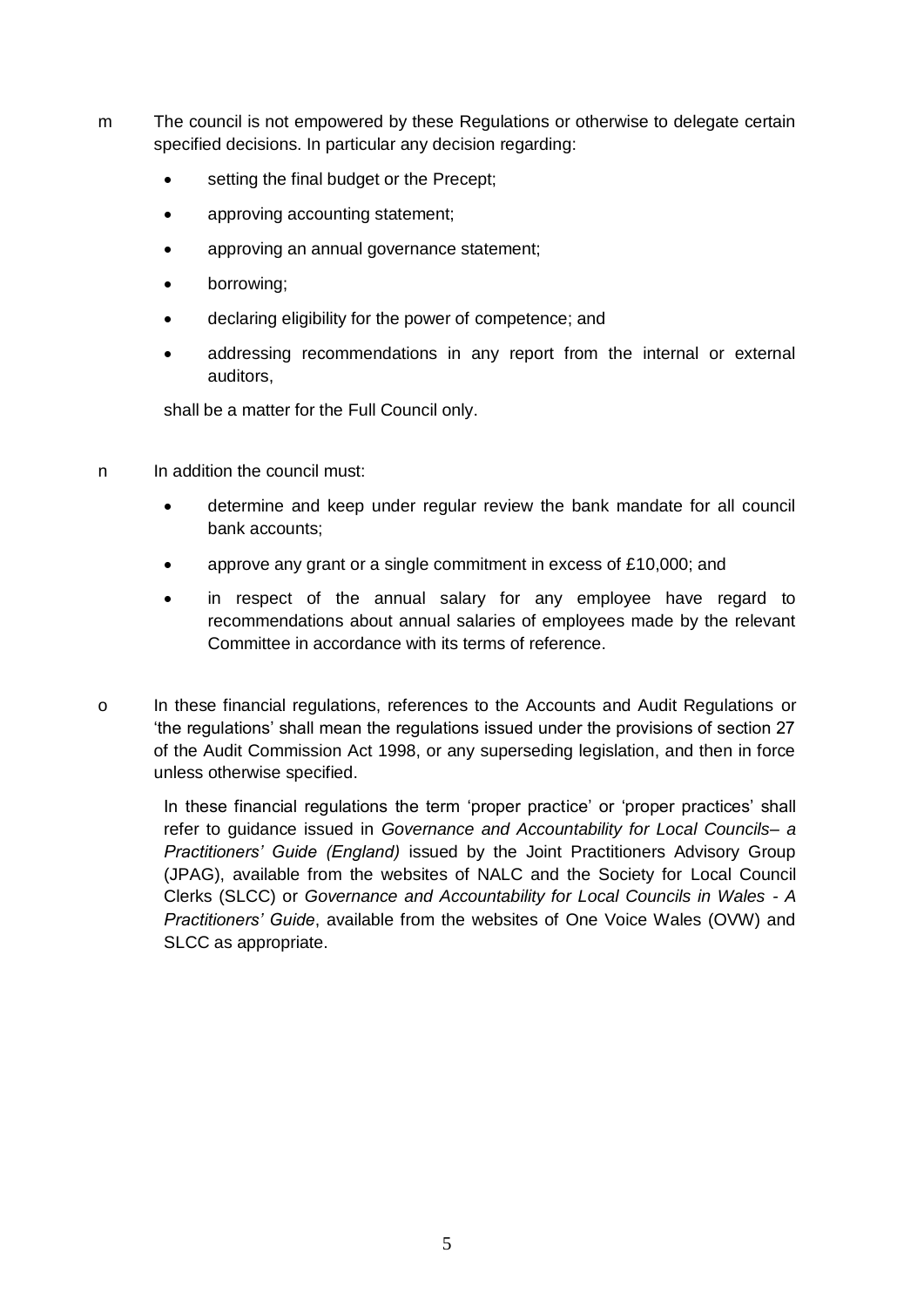# **2. Accounting and Audit (Internal and External)**

- a All accounting procedures and financial records of the council shall be determined by the RFO in accordance with the Accounts and Audit Regulations, appropriate guidance and proper practices.
- b The RFO shall complete the annual statement of accounts, annual report, and any related documents of the council contained in the Annual Return as soon as practicable after the end of the financial year. The accounts shall be submitted to the council within the timescales set by the Accounts and Audit Regulations.
- c The council shall ensure that there is an adequate and effective system of internal audit of its accounting records, and of its system of internal control in accordance with proper practices. Any officer shall make available such documents and records as appear to the council to be necessary for the purpose of the audit and shall, as directed by the council, supply the RFO, internal auditor, or external auditor with such information and explanation as the council considers necessary for that purpose.
- d The internal auditor shall be appointed by and shall carry out the work in relation to internal controls required by the council in accordance with proper practices.
- e The internal auditor shall:
	- be competent and independent of the financial operations of the council;
	- report to council in writing, or in person, on a regular basis with a minimum of one annual written report during each financial year;
	- to demonstrate competence, objectivity and independence, be free from any actual or perceived conflicts of interest, including those arising from family relationships; and
	- have no involvement in the financial decision making, management or control of the council.
- f Internal or external auditors may not under any circumstances:
	- perform any operational duties for the council:
	- initiate or approve accounting transactions; or
	- direct the activities of any council employee, except to the extent that such employee has been appropriately assigned to assist the internal auditor.
- g For the avoidance of doubt, in relation to internal audit the terms 'independent' and 'independence' shall have the same meaning as is described in proper practices.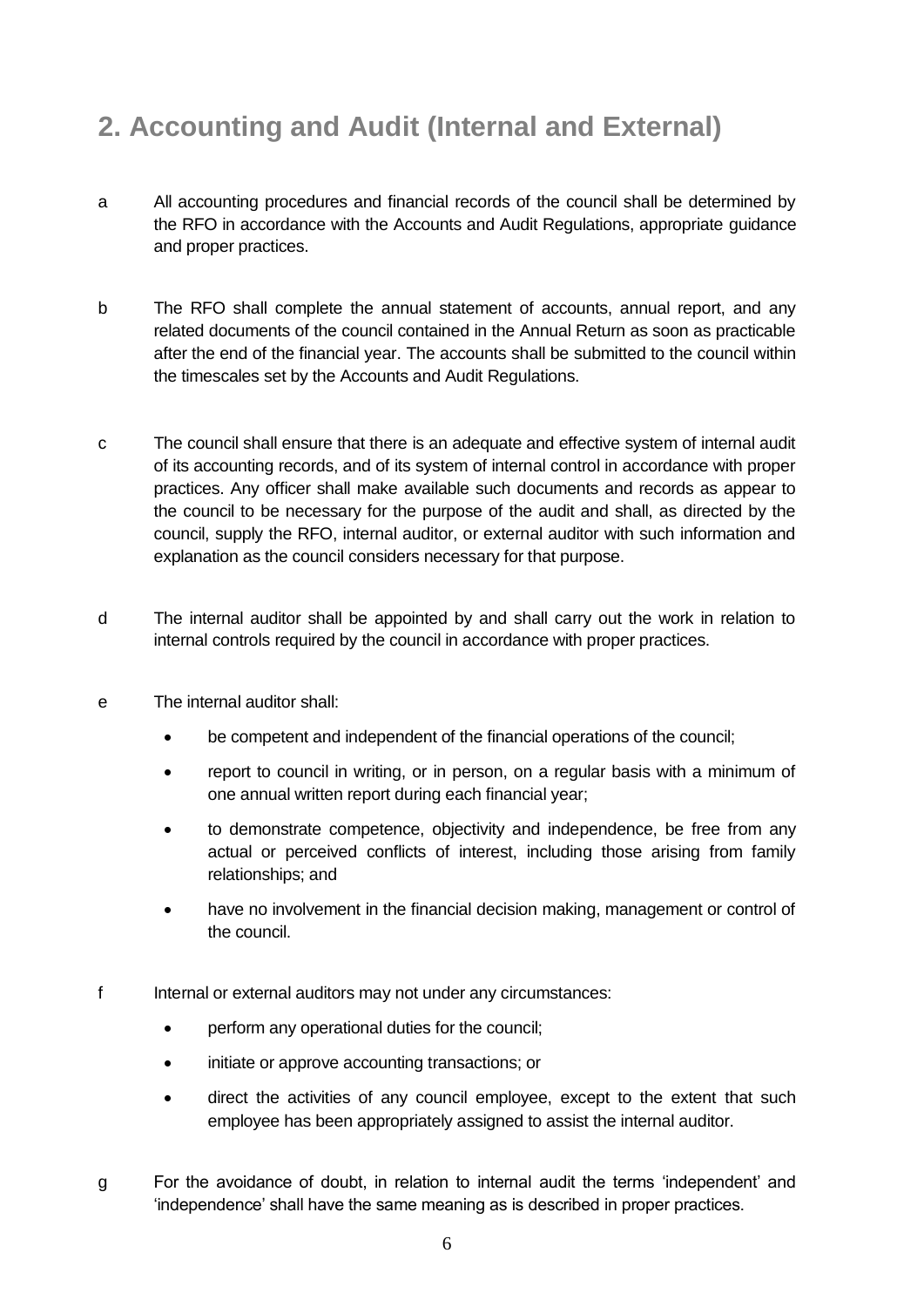- h The RFO shall make arrangements for the exercise of electors' rights in relation to the accounts including the opportunity to inspect the accounts, books, and vouchers and display or publish any notices and statements of account required by Audit Commission Act 1998, or any superseding legislation, and the Accounts and Audit Regulations.
- i The RFO shall, without undue delay, bring to the attention of the Council any correspondence or report from internal or external auditors.

#### **3. Annual Budget and Forward Planning**

- a The Full Council shall consider a forecast of revenue and capital receipts and payments and having regard to the forecast, shall formulate and submit proposals for long term projects to be consider as part of the budget process.
- b The RFO must each year prepare detailed reports of all receipts and payments including the use of reserves and all sources of funding for the following financial year in the form of a budget to be considered by the Full Council.
- c The council shall consider annual budget proposals and long term projects in relation to the forecast of revenue and capital receipts and payments including recommendations for the use of reserves and sources of funding.
- d The council shall approve the Precept and the relevant basic amount of Council Tax to be levied for the ensuing financial year not later than by the end of January each year. The RFO shall issue the Precept to the billing authority and shall supply each member with a copy of the approved annual budget.
- e The approved annual budget shall form the basis of financial control for the ensuing year.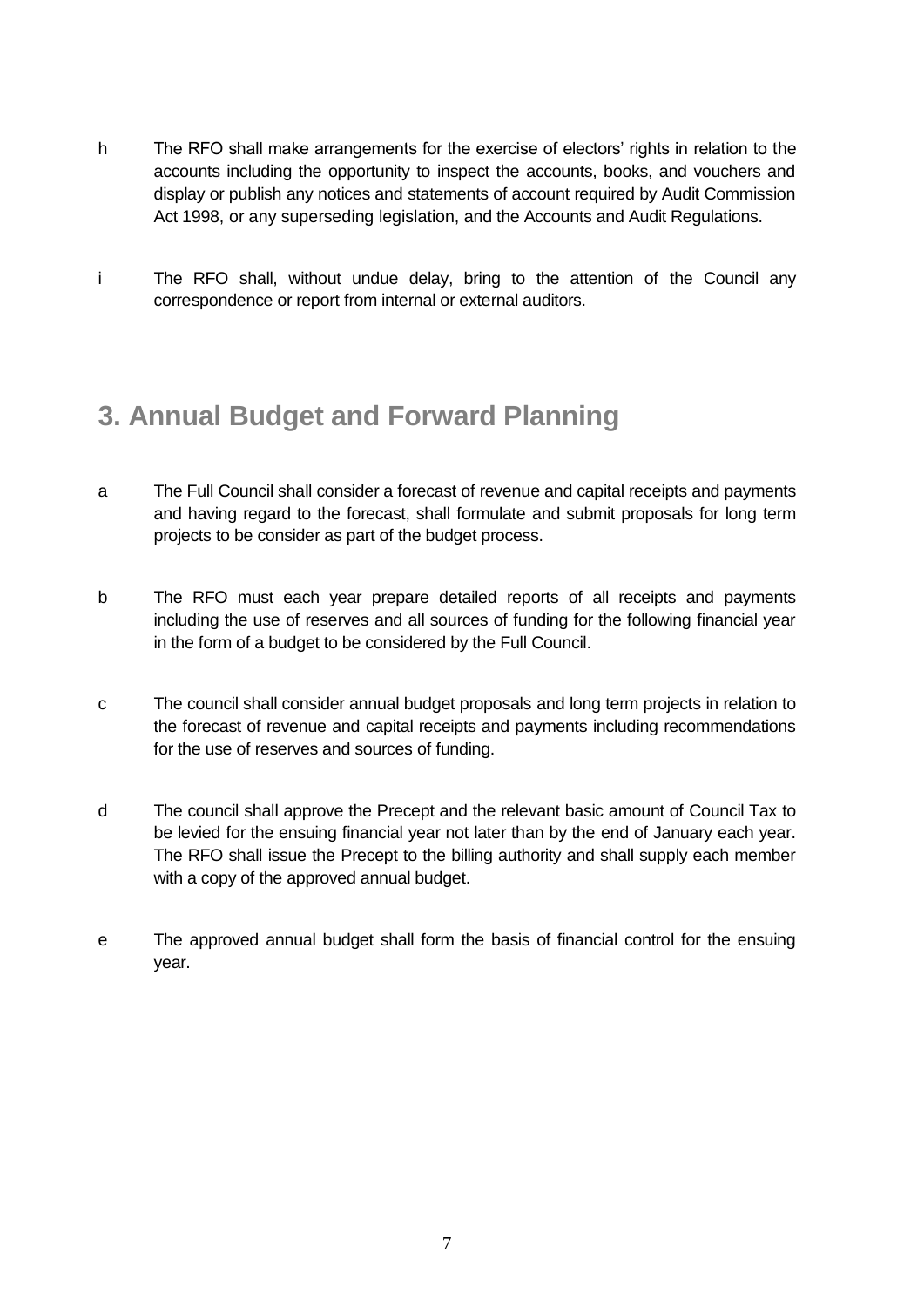# **4. Budgetary Control and Authority to Spend**

- a Expenditure on revenue items may be authorised up to the amounts included for that class of expenditure in the approved budget. This authority is to be determined by:
	- the council for all items over £10,000;
	- a duly delegated committee of the council for items up to a maximum of £10,000; or
	- the Clerk, for delivery of services, up to a maximum of £1,000.

Authority is required by the delegated committee for all expenditure in excess of £5,000.

Contracts may not be disaggregated to avoid controls imposed by these regulations.

- b No expenditure may be authorised that will exceed the amount provided in the revenue budget for that class of expenditure other than by resolution of the council, or duly delegated committee. During the budget year and with the approval of council having considered fully the implications for public services, unspent and available amounts may be moved to other budget headings or to an earmarked reserve as appropriate.
- c Unspent provisions in the revenue budgets shall not be carried forward to a subsequent year and will be included in General Balances.
- d The salary budgets are to be reviewed as part of the budget process for the following financial year and such review shall be reported for approval to the Council
- e In cases of extreme risk to the delivery of council services, the Clerk may authorise revenue expenditure on behalf of the Council which in the Clerk's judgement is necessary to carry out. Such expenditure includes repair, replacement or other work, whether or not there is any budgetary provision for the expenditure, subject to a limit of £1,000. The Clerk shall report such action to the relevant delegated committee as soon as practicable thereafter.
- f No expenditure shall be authorised in relation to any capital project and no contract entered into or tender accepted involving capital expenditure unless the Council is satisfied that the necessary funds are available and the requisite borrowing approval has been obtained.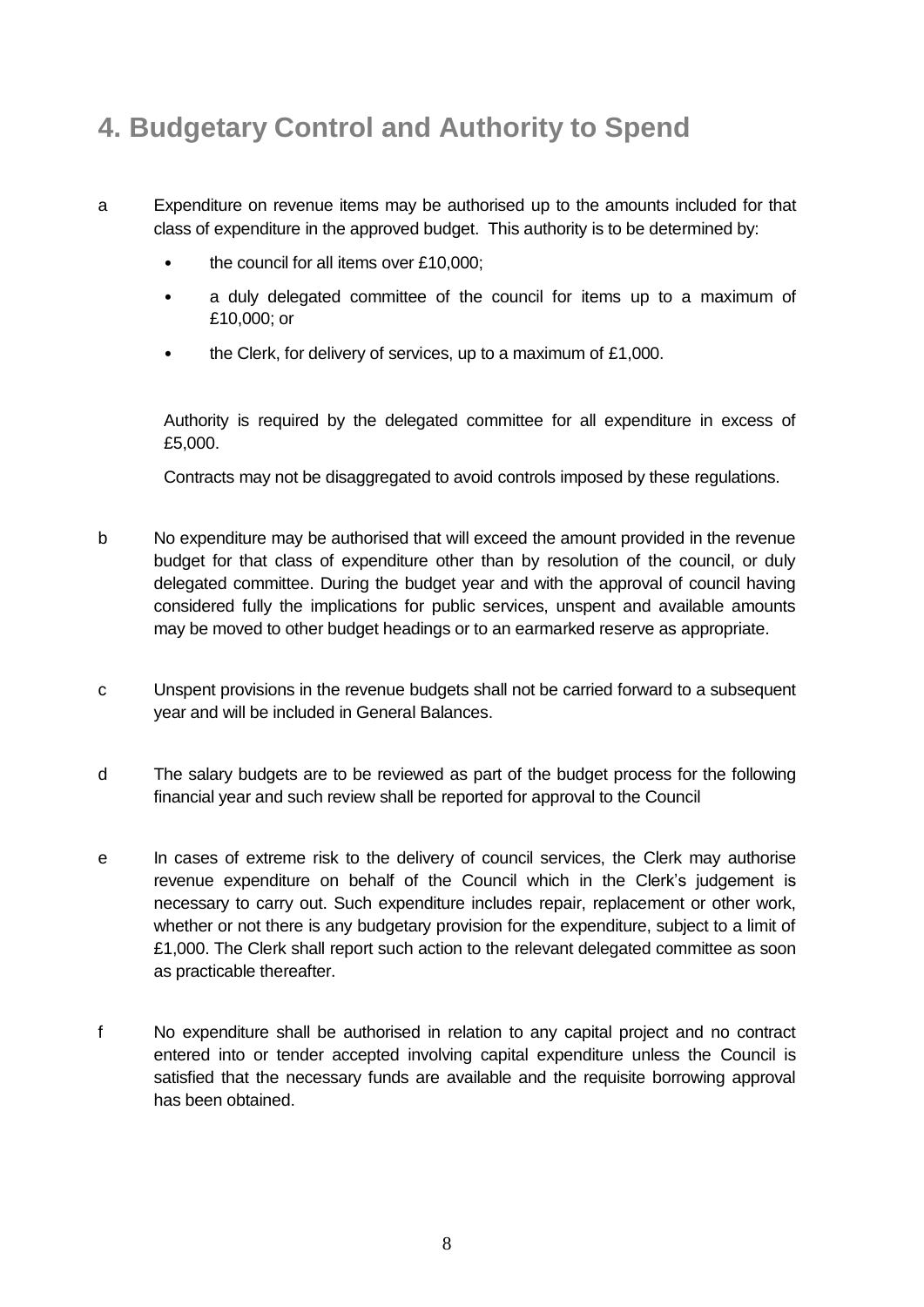- g All capital works shall be administered in accordance with the council's Standing Orders and Financial Regulations relating to contracts.
- h The RFO shall regularly provide the council with a monthly statement of receipts and payments to date under each head of the budgets, comparing actual expenditure against the budget. Further statements shall be prepared at the end of each financial quarter which includes a forecast of the year end figure and an explanation of material variances.
- i Changes in earmarked reserves shall be approved by council at the beginning of each financial year.

#### **5. Banking Arrangements and Authorisation of Payments**

- a The council's banking arrangements shall be approved by the Council. They shall be regularly reviewed for safety and efficiency.
- b A schedule of payments requiring authorisation shall form part of the Agenda for the Council, together with the relevant invoices. The Council shall review the schedule for compliance and, having satisfied itself shall authorise payment by a resolution of the committee. The approved schedule shall form part of the minutes of the meeting at which payment was authorised. Payments for salaries, expenses and any payment made in relation to the termination of a contract of employment may be summarised to remove public access to any personal information.
- c All invoices for payment shall be examined, verified and certified to confirm that the work, goods or services to which each invoice relates has been received, carried out, examined and represents expenditure previously approved by the council.
- d All invoices shall be examined for arithmetical accuracy and analysed to the appropriate expenditure heading. Invoices submitted and which are in order should be paid at the next available meeting of the Council.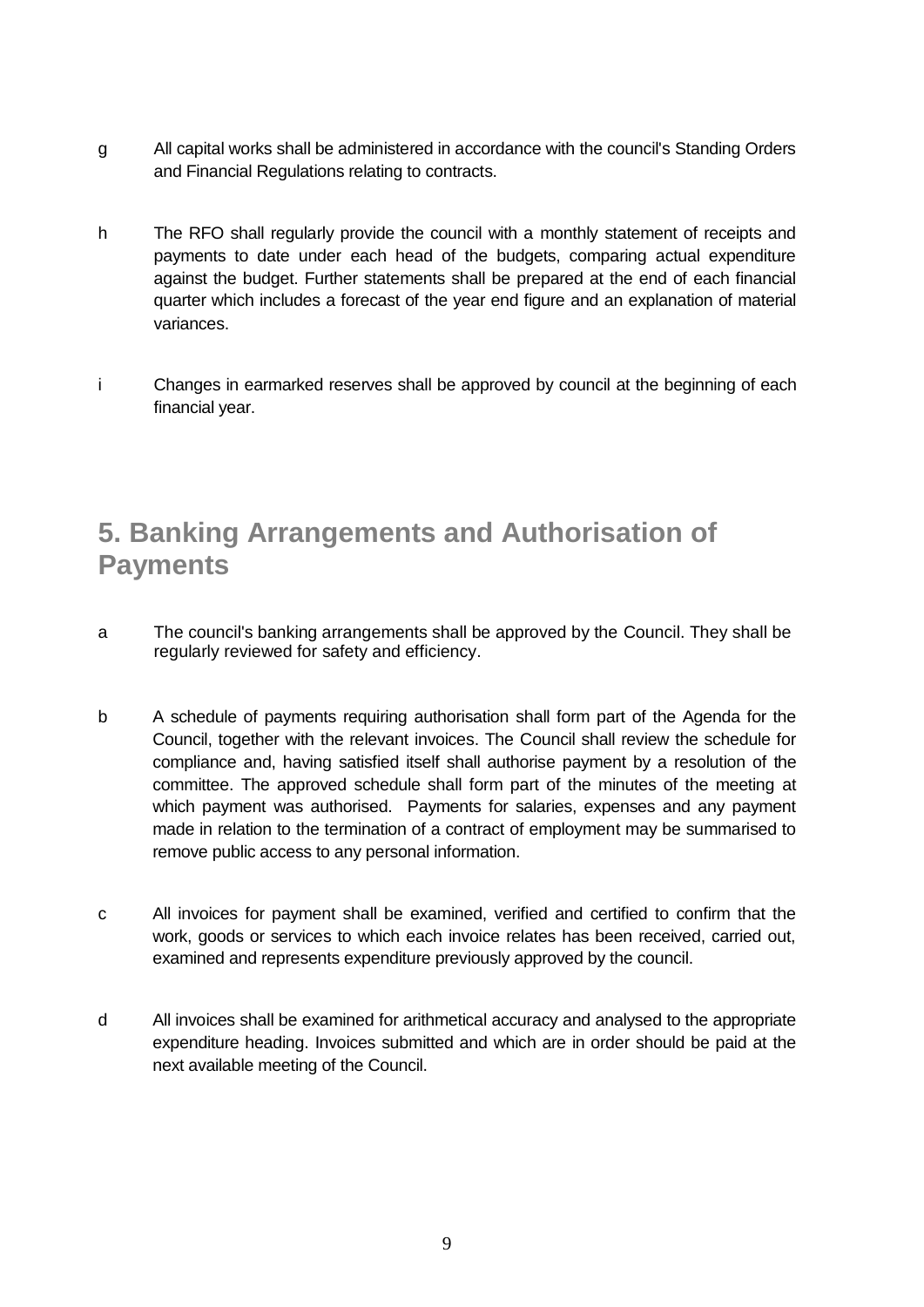- e The Clerk/ RFO shall have delegated authority to authorise the payment of items only in the following circumstances:
	- i If a payment is necessary to avoid a charge to interest under the Late Payment of Commercial Debts (Interest) Act 1998, and the due date for payment is before the next scheduled meeting of the Council, where the Clerk/ RFO certify that there is no dispute or other reason to delay payment, provided that a list of such payments shall be submitted to the next appropriate meeting of the Council:
	- ii An expenditure item authorised under a continuing contract or obligations, provided that a list of such payments shall be submitted to the next appropriate meeting of the Council:
	- iii Fund transfers within the councils banking arrangements.
- f A record of regular payments made by Direct Debit will form part of the schedule of payments and authorised by the Council.
- g In respect of Section 137 grants the Council shall consider and approve the expenditure within any limits set by the budget and in accordance with any policy statement approved by council.
- h Annual grants will be considered and approved as part of the budget process and paid following receipt of the Precept.
- i Members are subject to the Code of Conduct that has been adopted by the council and shall comply with the Code and Standing Orders when a decision to authorise or instruct payment is made in respect of a matter in which they have a disclosable pecuniary or other interest, unless a dispensation has been granted.

#### **6. Instructions for the Making of Payments**

- a Following authorisation under Financial Regulation 5 above, the Council or the Clerk/ RFO shall give instruction that a payment shall be made.
- b All payments shall be effected by cheque, BACS or other instructions to the council's bankers, or otherwise, in accordance with a resolution of the Council.
- c Cheques or orders for payment drawn on the bank account in accordance with the schedule as presented to the Council shall be signed by the Clerk and two Members of the Council. If a Member who is also a bank signatory has declared a disclosable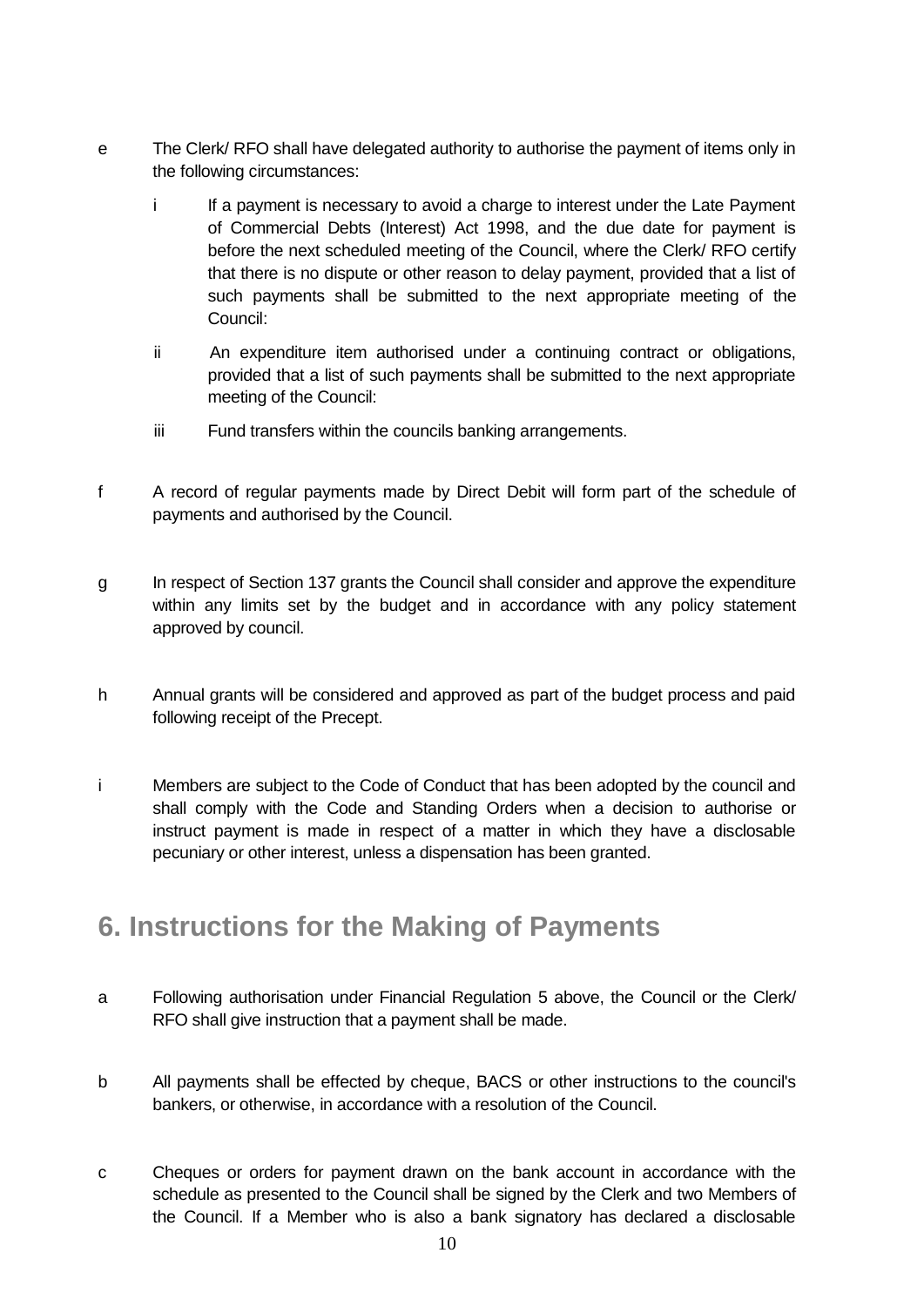pecuniary interest, or has any other interest, in the matter in respect of which the payment is being made, that Councillor shall be required to consider Standing Orders, and thereby determine whether it is appropriate and / or permissible to be a signatory to the transaction in question.

- d To indicate agreement of the details shown on the cheque, the signatories shall initial the relevant invoice.
- e Payment for utility supplies, National Non-Domestic Rates and other regular payments may be made by variable Direct Debit provided that the instructions are signed by two members and any payments are reported to the Council.
- f Payment may be made by BACS, CHAPS or other electronic methods in accordance with the schedule as presented to the Council provided that the instructions for each payment are checked by the RFO and released by one Councillor who is an authorised bank signatories. The signatories shall initial the relevant invoice as confirmation of payment.
- g Where a computer requires use of a personal identification number (PIN) or other password(s), for access to the council's records on that computer, a note shall be made of the PIN and Passwords and shall be kept in a separate location from the fobs which are kept in the locked safe or cupboard.
- h No employee or councillor shall disclose any PIN or password, relevant to the working of the council or its bank accounts other than when leaving the council when the PIN or password shall be given to the Clerk/ RFO.
- i Regular back-up copies of the records on any computer shall be made and shall be stored securely away from the computer in question in a locked safe.
- j The council shall ensure that anti-virus, anti-spyware and firewall, software with automatic updates, together with a high level of security, is used.
- k Where internet banking arrangements are made with any bank, the Clerk/ RFO shall be appointed as the Service Administrator. The Bank Mandate approved by the council shall identify the number of councillors who will be authorised to approve transactions on those accounts.
- l Remembered or saved passwords facilities must not be used on any computer used for council banking work.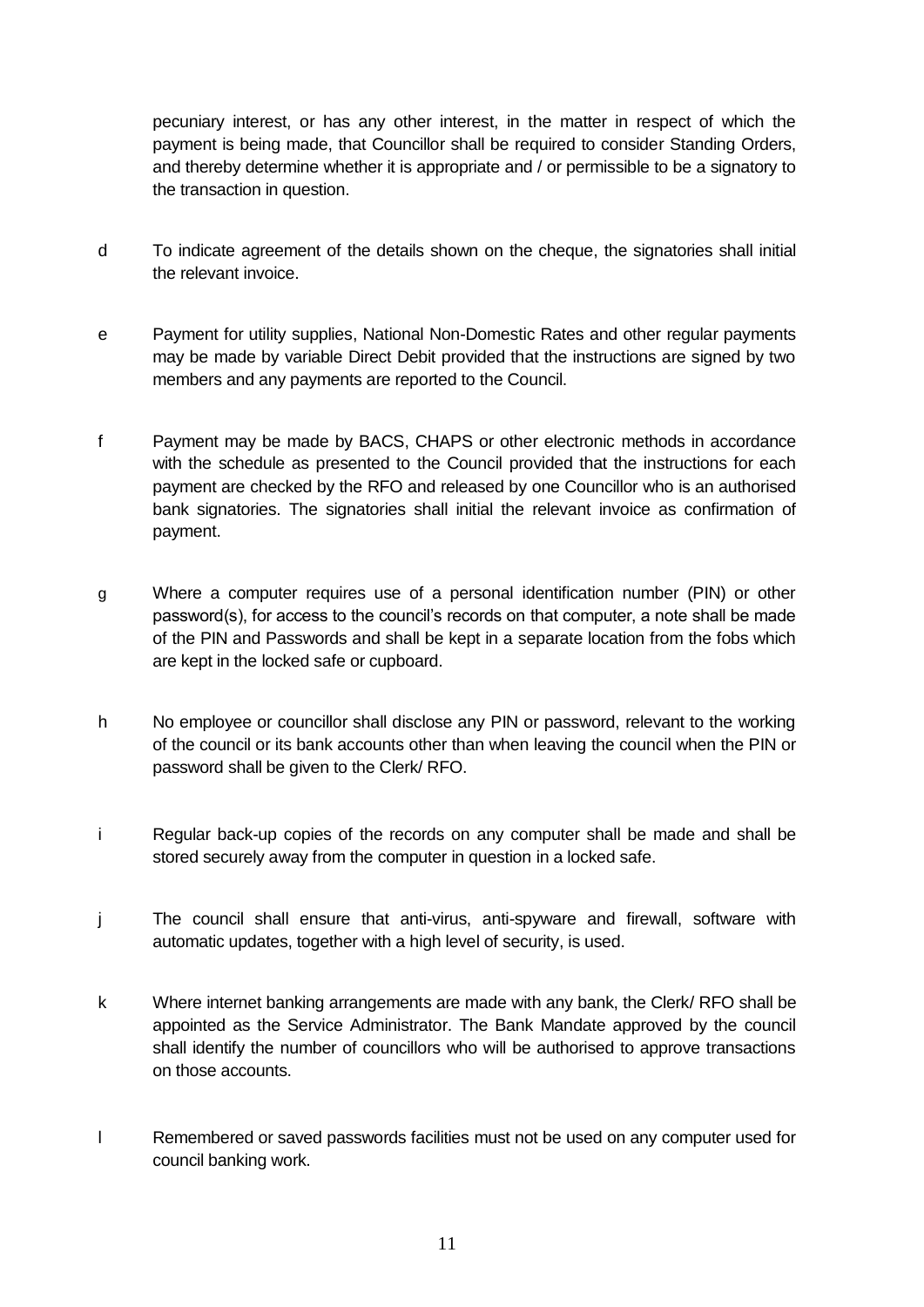- m A trade card account opened by the council will be on the terms that the council will be invoiced at each month-end. Personal credit or debit cards of members of staff may be used occasionally and shall be reimbursed as soon as practicable.
- n The Clerk/ RFO shall provide petty cash to officers for the purpose of defraying operational and other expenses. Vouchers for payments made shall be forwarded to the RFO with a claim for reimbursement.

The RFO shall maintain as petty cash float of £250 for the purpose of defraying operational and other expenses. Vouchers for payments made from petty cash shall be kept to substantiate the payment.

Income received must not be paid into the petty cash float but must be separately banked;

## **7. Payment of Salaries**

- a As an employer, the council shall make arrangements to meet fully the statutory requirements placed on all employers by PAYE and National Insurance legislation. The payment of all salaries shall be made in accordance with payroll records and the rules of PAYE and National Insurance currently operating, and salary rates shall be as agreed by the Council.
- b Payment of salaries and payment of deductions from salary such as may be required to be made for tax, national insurance and pension contributions, or similar statutory or discretionary deductions must be made in accordance with the payroll records and on the appropriate dates stipulated in employment contracts, provided that each payment is reported to the next available council meeting, as set out in these regulations above.
- c No changes shall be made to any employee's pay, emoluments, or terms and conditions of employment without the prior consent of the Council.
- d Each and every payment to employees of net salary and to the appropriate creditor of the statutory and discretionary deductions shall be recorded in a separate confidential file. This confidential record is not open to inspection or review (under the Freedom of Information Act 2000 or otherwise) other than:
	- i) by any councillor who can demonstrate a need to know:
	- ii) by the internal auditor;
	- iii) by the external auditor; or
	- iv) by any person authorised under Audit Commission Act 1998, or any superseded legislation.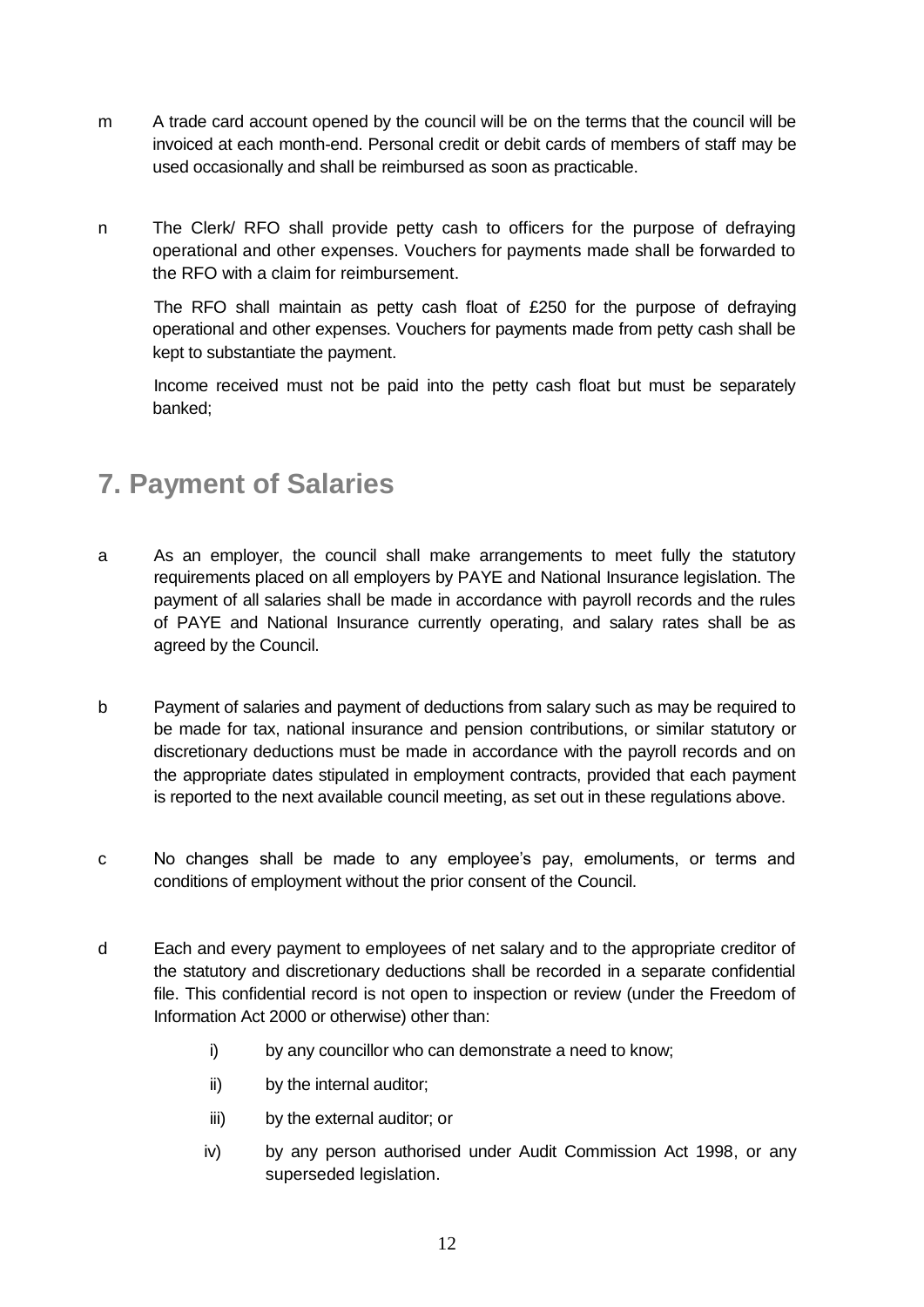- e The total of such payments in each calendar month shall be reported with all other payments as made as may be required under these Financial Regulations, to ensure that only payments due for the period have actually been paid.
- f An effective system of personal performance management should be maintained for all staff by annual appraisals.
- g Any termination payments shall be supported by a clear business case and reported to the council. Termination payments shall only be authorised by council.
- h Before employing interim staff the council must consider a full business case.

#### **8. Loans and Investments**

- a All borrowings shall be affected in the name of the council, after obtaining any necessary borrowing approval. Any application for borrowing approval shall be approved by Council as to terms and purpose. The application for Borrowing Approval and subsequent arrangements for the Loan shall only be approved by Full Council.
- b Any financial arrangement which does not require formal Borrowing Approval from the Secretary of State (such as Hire Purchase or Leasing of tangible assets) shall be subject to approval by the Full Council. In each case a report in writing shall be provided to council in respect of value for money for the proposed transaction.
- c All loans and investments shall be negotiated in the name of the Council and shall be for a set period in accordance with council policy.
- d The council shall consider the need for an Investment Strategy and Policy which, if drawn up, shall be in accordance with relevant regulations, proper practices and guidance. Any Strategy and Policy shall be reviewed by the council at least annually.
- e All investments of money under the control of the council shall be in the name of the council.
- f All investment certificates and other documents relating thereto shall be retained in the custody of the Clerk/ RFO.
- g Long term investments shall be reviewed by the Council regularly and at least annually.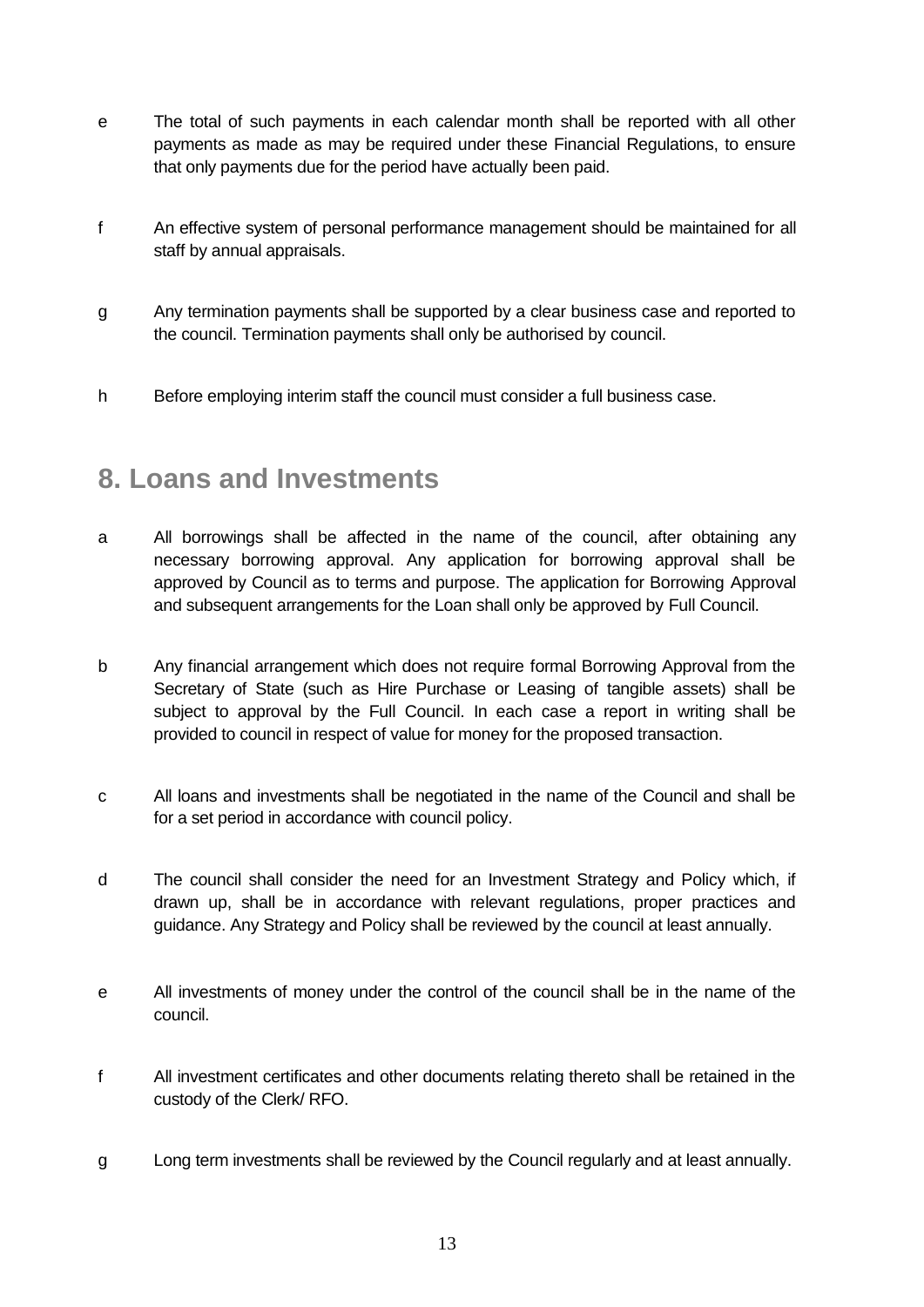#### **9. Income**

- a The collection of all sums due to the council shall be the responsibility of and under the supervision of the Clerk/ RFO.
- b The council will review all fees and charges at least annually as part of the budget process.
- c Any sums found to be irrecoverable and any bad debts shall be written off at the end of the financial year.
- d All sums received on behalf of the council shall be banked intact. In all cases, receipts shall be deposited with the council's bankers with such frequency as the Clerk/ RFO considers necessary.
- e A receipt shall be completed for all income received in the office and entered on the paying-in slip.
- f Personal cheques shall not be cashed out of money held on behalf of the council.
- g The VAT Return shall be completed promptly. Any repayment claim due in accordance with VAT Act 1994 section 33 shall be made quarterly to coincide with the financial year end.
- h Where any significant sums of cash are regularly received by the council, the Clerk/ RFO shall take such steps as are agreed by the council to ensure that more than one person is present when the cash is counted in the first instance, that there is a reconciliation to some form of control such as ticket issues, and that appropriate care is taken in the security and safety of individuals banking such cash.

#### **10. Orders for Work, Goods and Services**

- a An official order or letter shall be issued for all work, goods and services unless a formal contract is to be prepared or an official order would be inappropriate. Copies of orders shall be retained.
- b Order books shall be controlled by the Clerk/ RFO.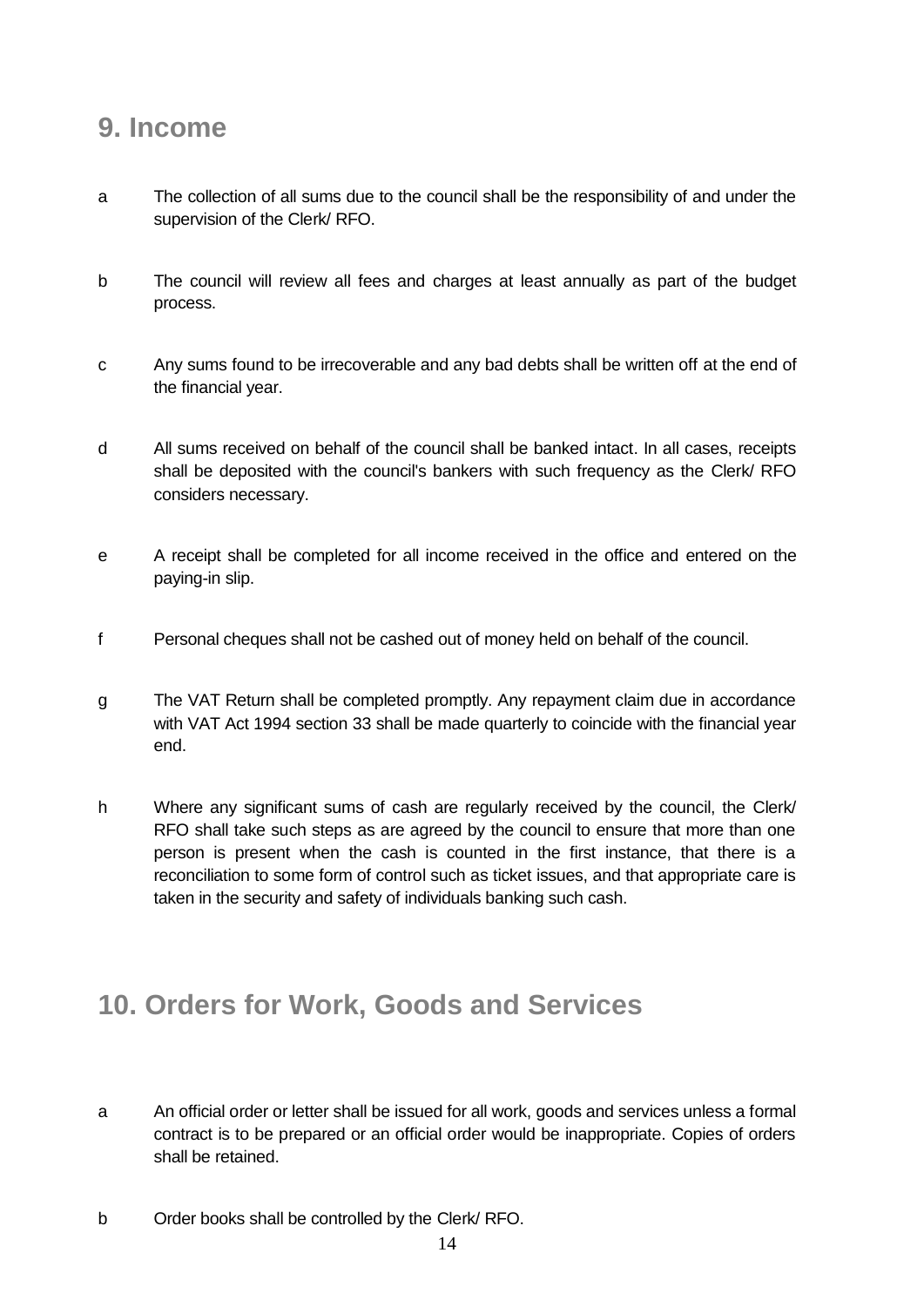- c All officers are responsible for obtaining value for money at all times. An officer issuing an official order shall ensure as far as reasonable and practicable that the best available terms are obtained in respect of each transaction, usually by obtaining three or more quotations or estimates from appropriate suppliers, subject to any *de minimis* provisions in Regulation 11 below.
- d A member shall not issue an official order or make any contract on behalf of the council.
- e The Clerk/ RFO shall verify the lawful nature of any proposed purchase before the issue of any order, and in the case of new or infrequent purchases or payments, the RFO may record on the Order the power being used.

#### **11. Contracts**

a Procedures as to contracts are laid down as follows:

Every contract shall comply with these financial regulations, and no exceptions shall be made otherwise than in an emergency provided that this regulation need not apply to contracts which relate to items (i.) to (vi.) below:

i. for the supply of gas, electricity, water, sewerage and telephone services;

ii. for specialist services such as are provided by solicitors, accountants, surveyors and planning consultants;

iii. for work to be executed or goods or materials to be supplied which consist of repairs to or parts for existing machinery or equipment or plant;

iv. for work to be executed or goods or materials to be supplied which constitute an extension of an existing contract by the Council;

v. for additional audit work of the external Auditor;

vi. for goods or materials proposed to be purchased which are proprietary articles and / or are only sold at a fixed price.

- b Where it is intended to enter into a contract exceeding £25,000 in value for the supply of goods or materials or for the execution of works or specialist services other than such goods, materials, works or specialist services as are excepted as set out in paragraph (a) the Clerk shall invite tenders from at least three firms and advertise on the Government Contract Finders website. The Clerk must ensure that Articles 109 to 114 of the Public Contracts Regulations 2015 are comply with.
- c When applications are made to waive financial regulations relating to contracts to enable a price to be negotiated without competition the reason shall be embodied in a recommendation to the council.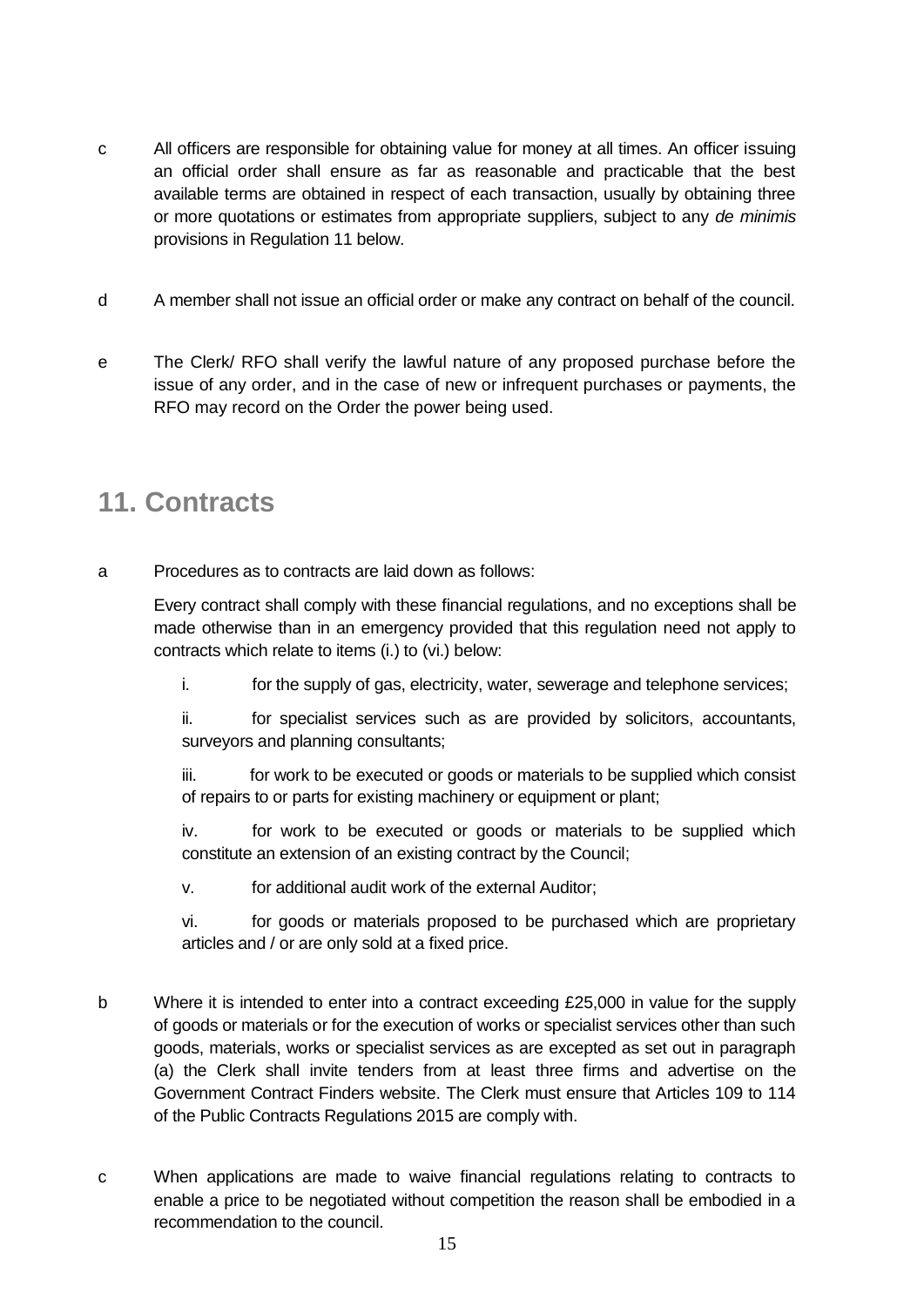- d Such invitation to tender shall state the general nature of the intended contract and the Clerk shall obtain the necessary technical assistance to prepare a specification in appropriate cases. The invitation shall in addition state that tenders must be addressed to the Clerk in a sealed marked envelope.
- e All sealed tenders sent by post or emails shall be opened at the same time on the prescribed date by the Clerk in the presence of at least one member of council.
- f If less than three tenders are received for contracts above £25,000 or if all the tenders are identical the council may make such arrangements as it thinks fit for procuring the goods or materials or executing the works.
- g When it is to enter into a contract of less than £25,000 in value for the supply of goods or materials or for the execution of works or specialist services other than such goods, materials, works or specialist services as are excepted as set out in paragraph (a) the Clerk/ RFO shall obtain 3 quotations (priced descriptions of the proposed supply); where the value is below £3,000 and above £100 the Clerk/ RFO shall strive to obtain 3 estimates. Otherwise, Regulation 10(c) above shall apply.
- h The council shall not be obliged to accept the lowest of any tender, quote or estimate.
- i Should it occur that the council, or duly delegated committee, does not accept any tender, quote or estimate, the work is not allocated and the council requires further pricing, provided that the specification does not change, no person shall be permitted to submit a later tender, estimate or quote who was present when the original decision making process was being undertaken.
- k Where the value of a contract is likely to exceed £172,514 (or other threshold specified by the Office of Government Commerce from time to time) the council must consider whether the Public Contracts Regulations 2015/102 and the Utilities Contracts Regulations 2006 (SI No. 6, as amended) apply to the contract and, if either of those Regulations apply, the council must comply with EU procurement rules.

#### **12. Payment under Contracts for Building or Other Construction Works**

a Payments on account of the contract sum shall be made within the time specified in the contract by the Clerk/ RFO upon authorised certificates of the architect or other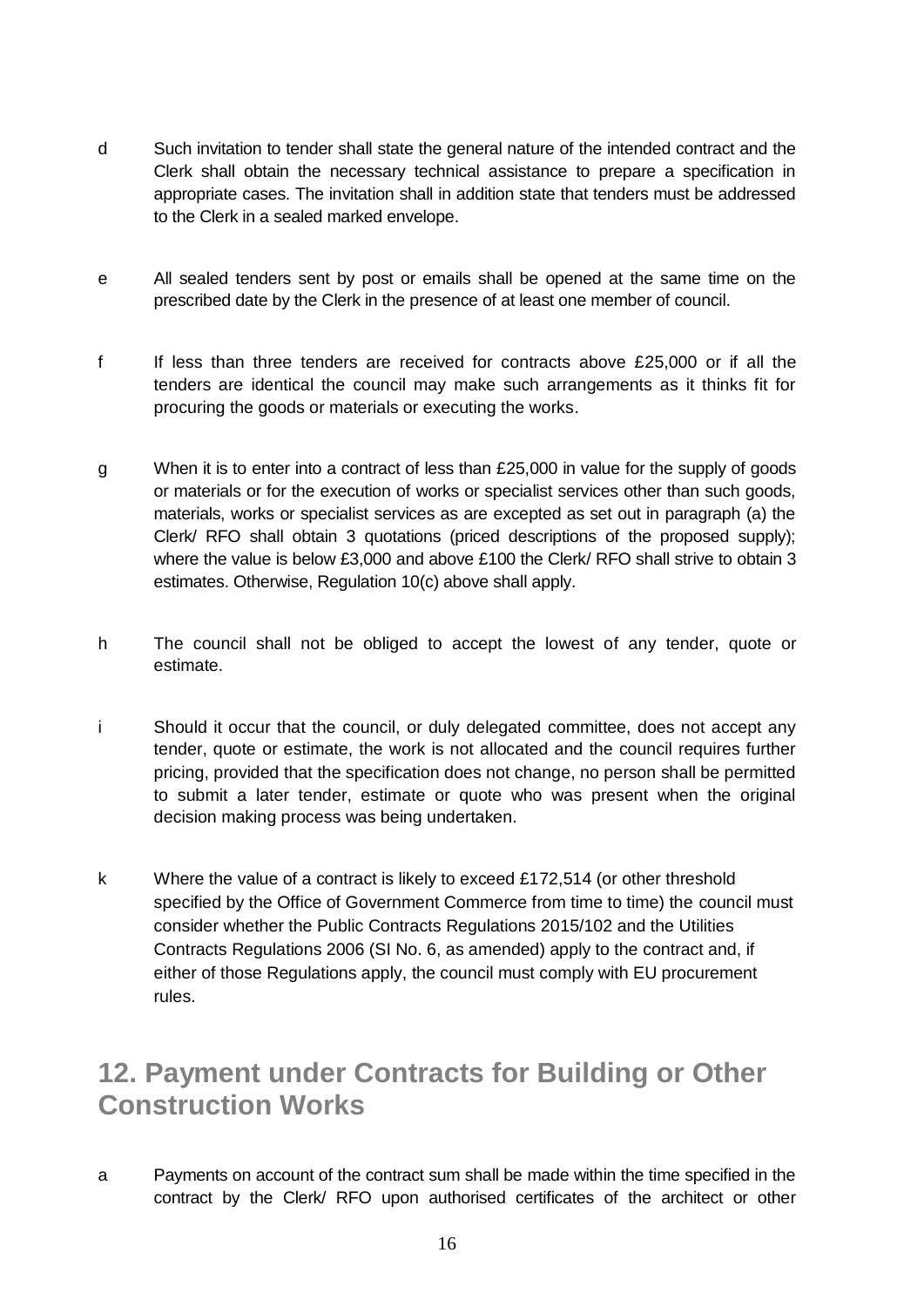consultants engaged to supervise the contract (subject to any percentage withholding as may be agreed in the particular contract).

- b Where contracts provide for payment by instalments the Clerk/ RFO shall maintain a record of all such payments. In any case where it is estimated that the total cost of work carried out under a contract, excluding agreed variations, will exceed the contract sum of 5% or more a report shall be submitted to the council.
- c Any variation to a contract or addition to or omission from a contract must be approved by the council and then confirmed to the consultant and contractor in writing, the council being informed where the final cost is likely to exceed the financial provision.

#### **13. Stores and Equipment**

- a The Clerk/ RFO shall be responsible for the care and custody of machinery and equipment.
- b Delivery Notes shall be obtained in respect of all goods received and goods must be checked as to order and quality at the time delivery is made.
- c Stocks shall be kept at the minimum levels consistent with operational requirements.
- d The Clerk/ RFO shall be responsible for periodic checks of machinery and equipment.

#### **14. Assets, Properties and Estates**

- a The Clerk/ RFO shall make appropriate arrangements for the custody of all title deeds and Land Registry Certificates of properties held by the council. The Clerk/ RFO shall ensure a record is maintained of all properties held by the council, recording the location, extent, plan, reference, purchase details, nature of the interest, tenancies granted, rents payable and purpose for which held in accordance with Accounts and Audit Regulations.
- b No tangible moveable property shall be purchased or otherwise acquired, sold, leased or otherwise disposed of, without the authority of the relevant committee, together with any other consents required by law, save where the estimated value of any one item of tangible movable property does not exceed £2,000.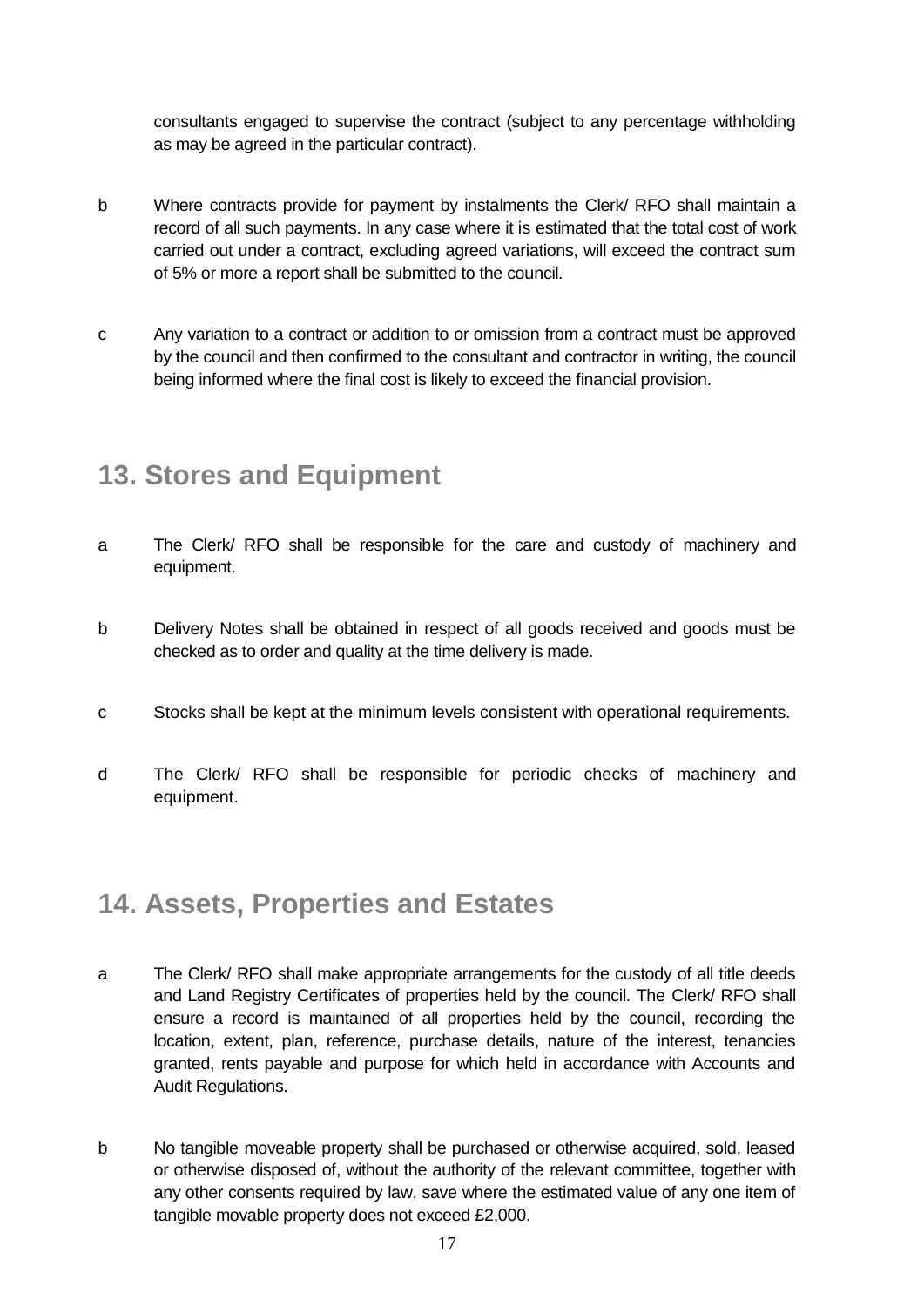- c No real property (interests in land) shall be sold, leased or otherwise disposed of without the authority of the Council, together with any other consents required by law, In each case a report in writing shall be provided to council in respect of valuation and surveyed condition of the property (including matters such as planning permissions and covenants) together with a proper business case (including an adequate level of consultation with the electorate).
- d No real property (interests in land) shall be purchased or acquired without the authority of the Council. In each case a report in writing shall be provided to council in respect of valuation and surveyed condition of the property (including matters such as planning permissions and covenants) together with a proper business case (including an adequate level of consultation with the electorate).
- e Subject only to the limit set in Reg. 14(b) above, no tangible moveable property shall be purchased or acquired without the authority of the relevant committee. In each case a report in writing shall be provided to council with a full business case.
- f The Clerk/ RFO shall ensure that an appropriate and accurate Register of Assets and Investments is kept up to date. The continued existence of tangible assets shown in the Register shall be verified at least annually, possibly in conjunction with a health and safety inspection of assets.

#### **15. Insurance**

- a Following the annual risk assessment (see Financial Regulation 17), the Clerk/ RFO shall effect all insurances and negotiate all claims with the council's insurers.
- b The Clerk/ RFO shall ensure all new risks, properties or vehicles which require to be insured and of any alterations affecting existing insurances are effected as soon as practicable.
- c The Clerk/ RFO shall keep a record of all insurances effected by the council and the property and risks covered thereby and annually review it.
- d The Clerk/ RFO shall be notified of any loss liability or damage or of any event likely to lead to a claim, and shall report these to council at the next available meeting.